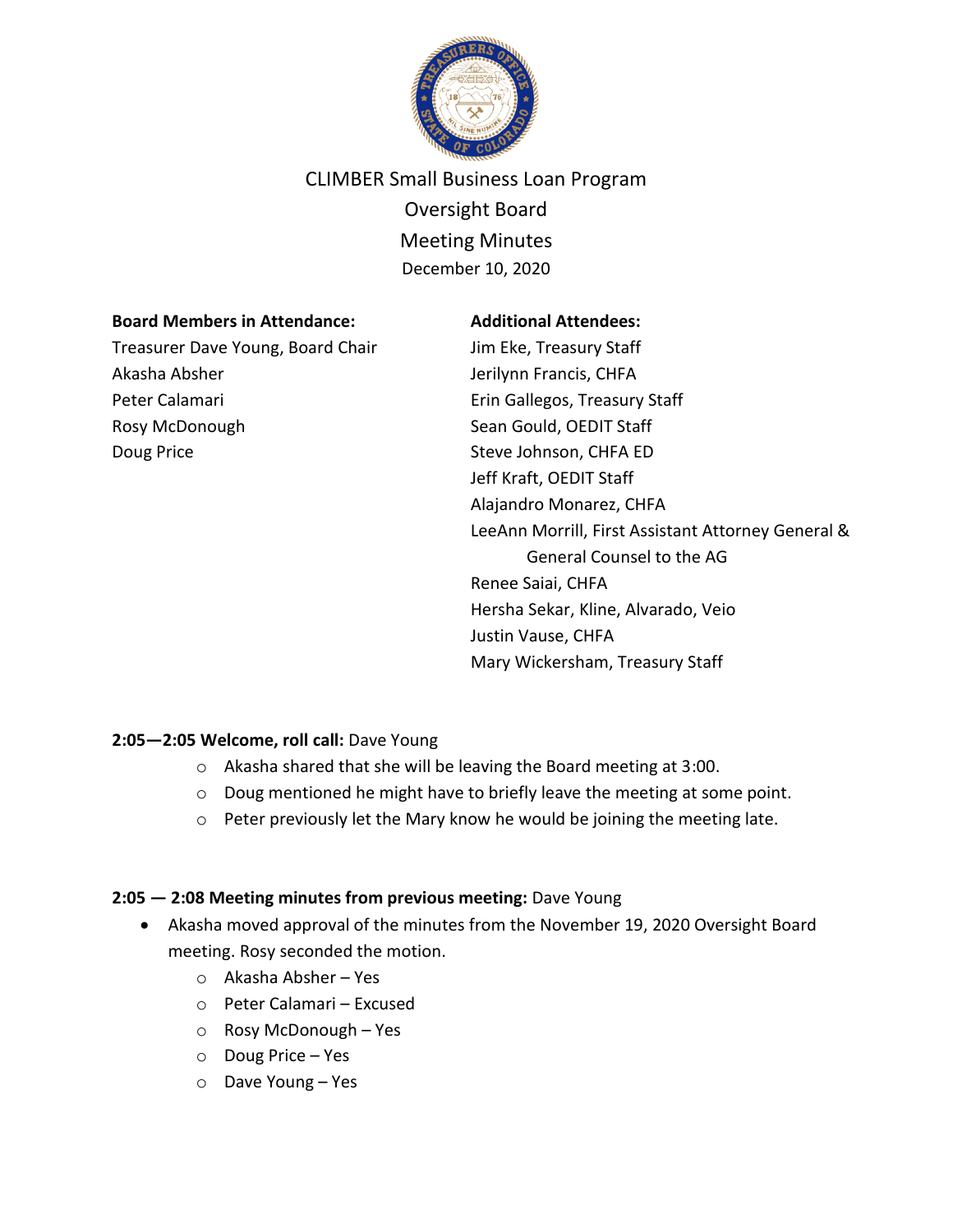CLIMBER Small Business Loan Program Oversight Board Meeting Minutes December 10, 2020 Page 2

- Akasha moved approval of the minutes from the November 24, 2020 Working Group meeting. Rosy seconded the motion.
	- o Akasha Absher Yes
	- o Peter Calamari Excused
	- o Rosy McDonough Yes
	- o Doug Price Yes
	- o Dave Young Yes

#### **2:08 — 2:09 Change in order of the agenda items:** Dave Young

• Dave announced a change in the order of the agenda to ensure at least four Board members would be present for a vote on a motion for executive session.

#### **2:09 — 2:23 Updates:**

- **CLIMBER products document:** Jeff Kraft
	- o Jeff consolidated all documents related to the CLIMBER products into one document. He reviewed the areas that still need final confirmation from the Attorney General's Office, as well as those items for which CHFA will assist and/or take the lead.
	- o Peter joined the meeting at 2:13 pm.

#### **2:24 — 3:07 Executive Session:** Dave Young

- At 2:24, Dave moved that the Board recess for an executive session for the purpose of obtaining legal advice on the structure of the CLIMBER Fund. Doug seconded the motion.
	- o Akasha Absher Yes
	- o Peter Calamari Yes
	- o Rosy McDonough Yes
	- o Doug Price Yes
	- o Dave Young Yes
- Dave reconvened the Board in public session at 3:07 p.m.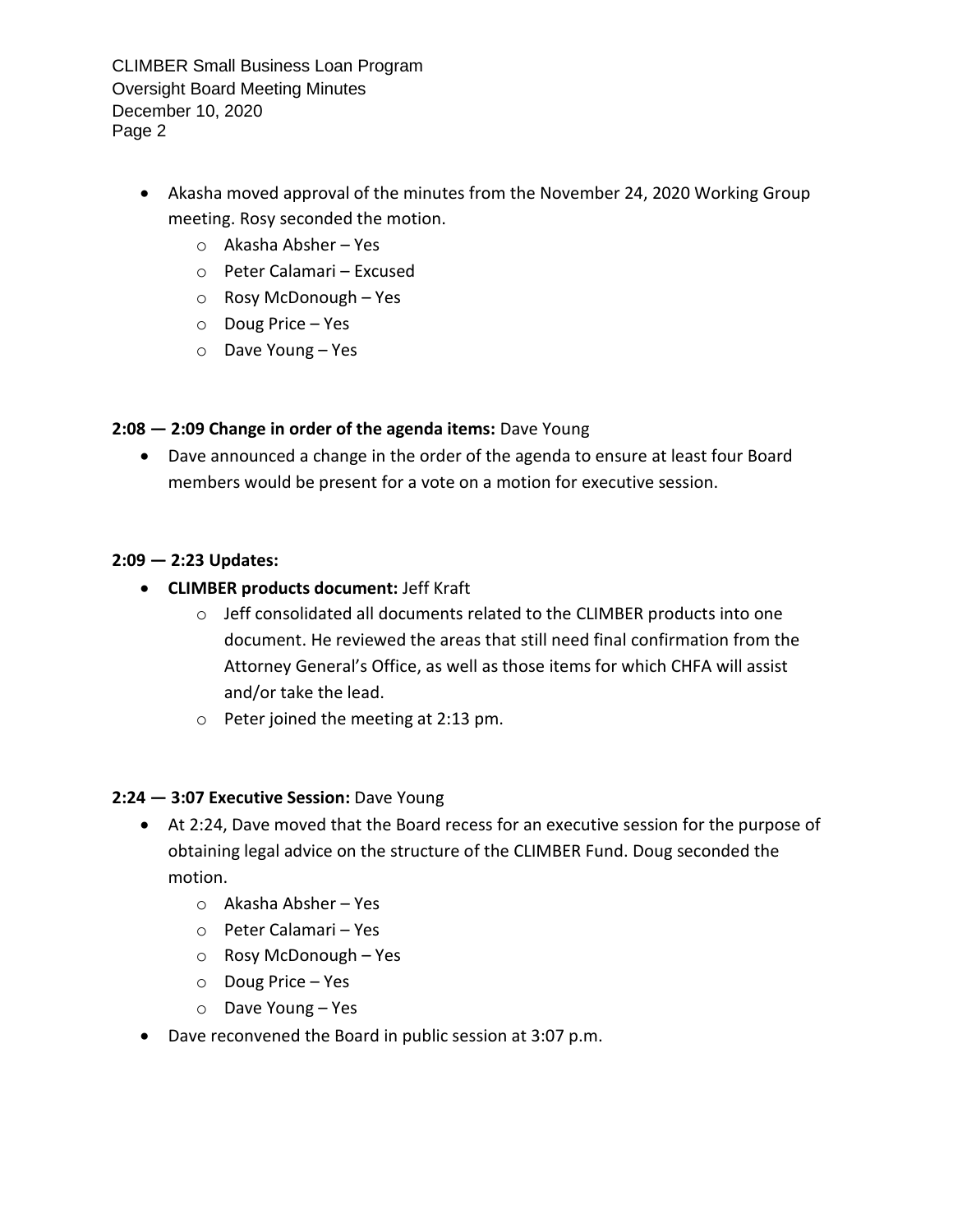CLIMBER Small Business Loan Program Oversight Board Meeting Minutes December 10, 2020 Page 3

- **3:07 — 3:27 CLIMBER launch and marketing:** Dave Young, Steve Johnson, Jerilynn Francis
	- Mary and the CHFA Executive Director Steve Johnson introduced the marketing team Justin, Jerilynn, Renee and Alejandro. Jerilynn addressed the Board and provided an update on the marketing effort. The marketing team has been working on five foundational elements: key audience, visual brand Identity, content and key messages, website, and the core team. There were questions and comments including a discussion about creating the materials in multiple languages.

# **3:28 — 3:53 Updates (continued):**

- **Fundraising:** Mary Wickersham, Peter Calamari
	- o The fundraising team is gaining good momentum with four anchor contributors that are progressing at different speeds toward commitment. Anchor contributors will be mentioned in the PR documents and marketing related to the fund. Mary is working to get more commitments by year's end. Governor Polis continues to be supportive and generous with his time and help with fundraising.
- **Tax credit sale:** Mary Wickersham
	- $\circ$  The sale has been moved from December 18<sup>th</sup> to December 29<sup>th</sup>. The Treasurer's Office ran legislation during the special session to fix a mechanical problem with the tax credit. The bill was successfully passed 99-1 and it will improve the pricing for the sale.
- **Technical assistance:** Jeff Kraft
	- $\circ$  Jeff is creating a team to create a framework for a technical assistance. This team will be a coalition of agencies and organizations that have the people, time, and resources to help businesses interested in the CLIMBER program. Rosy shared some thoughts and ideas on how we can simplify the process. CHFA and the Board discussed ways in which CHFA could move forward regarding this issue.
- **Timeline:** Mary Wickersham, Jim Eke
	- o Mary sent the Board an updated Gantt Chart. Several areas are finished, and others are proceeding on time.